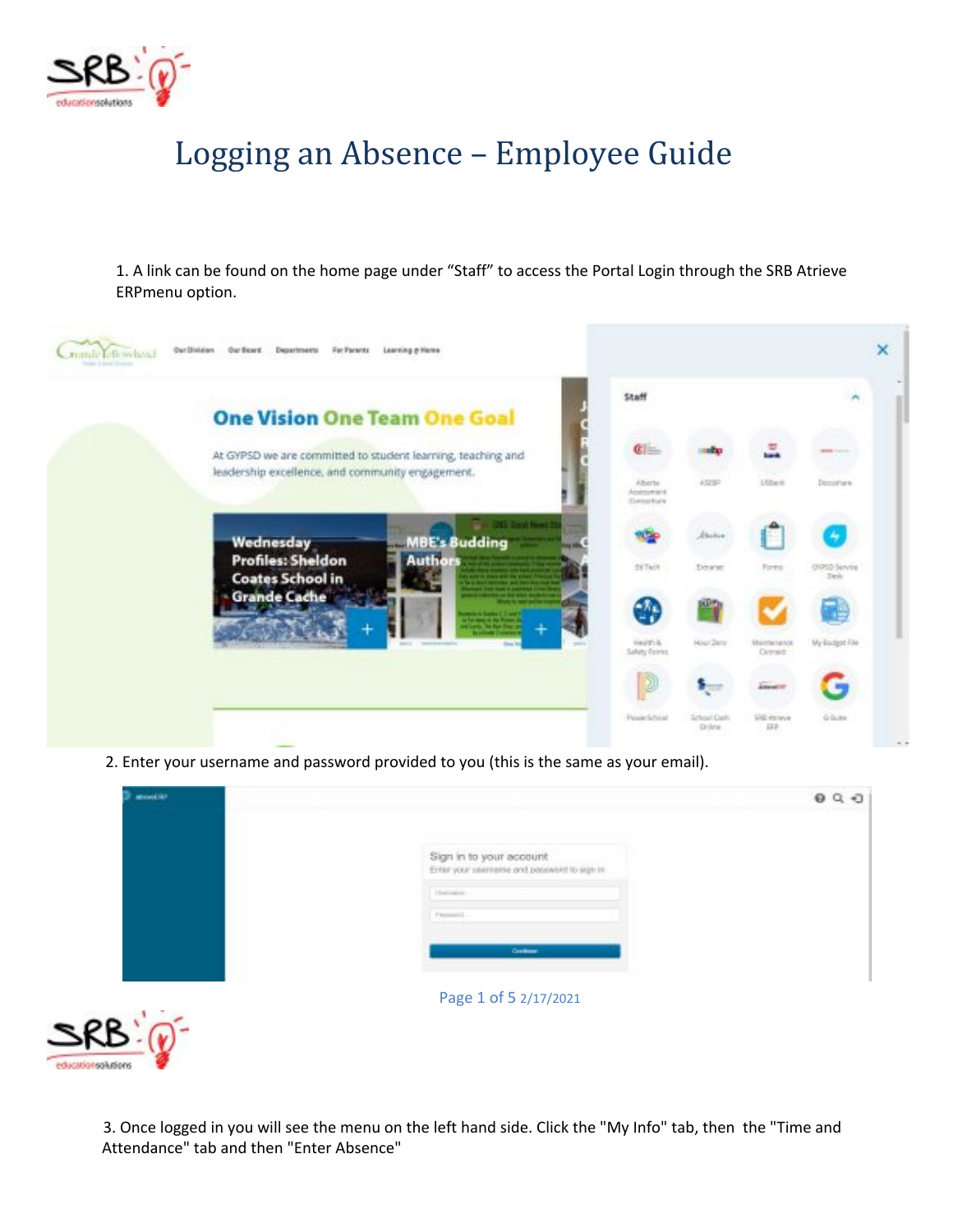|   |               |                   | է | atrieveERP    |
|---|---------------|-------------------|---|---------------|
|   |               |                   |   | <b>W</b> Home |
| А | Enter Absence | Time & Attendance |   | My Info       |

4. Choose an absence reason by clicking on the drop down arrow. Then select your absence type, either single day or range of days. Finally select the date(s) by using the calendar box. "Help" is available on every screen by clicking the question mark.

| ๏ |                |                             |   |
|---|----------------|-----------------------------|---|
|   | Absence Reason | Choose A Reason-            | ÷ |
|   | Absence Type   | single day<br>nange of days |   |
|   | Absence Date   | 11-Feb-2021                 |   |

5. If a date has a strike through it then it is not available for use. If this is an issue please contact the Human Resources department via Service Desk. Once your date is selected click "Next".



| ▱ |  |
|---|--|
|   |  |

Page 2 of 5 2/17/2021

6. The schedule below should be accurate to the times and total hours of your position. If not please contact the Human Resources department before moving forward. If you need the entire day off then leave the absence as is and proceed by clicking "NEXT". However, if you need to log only a part of a day off then see steps 6.1 or 6.2 below.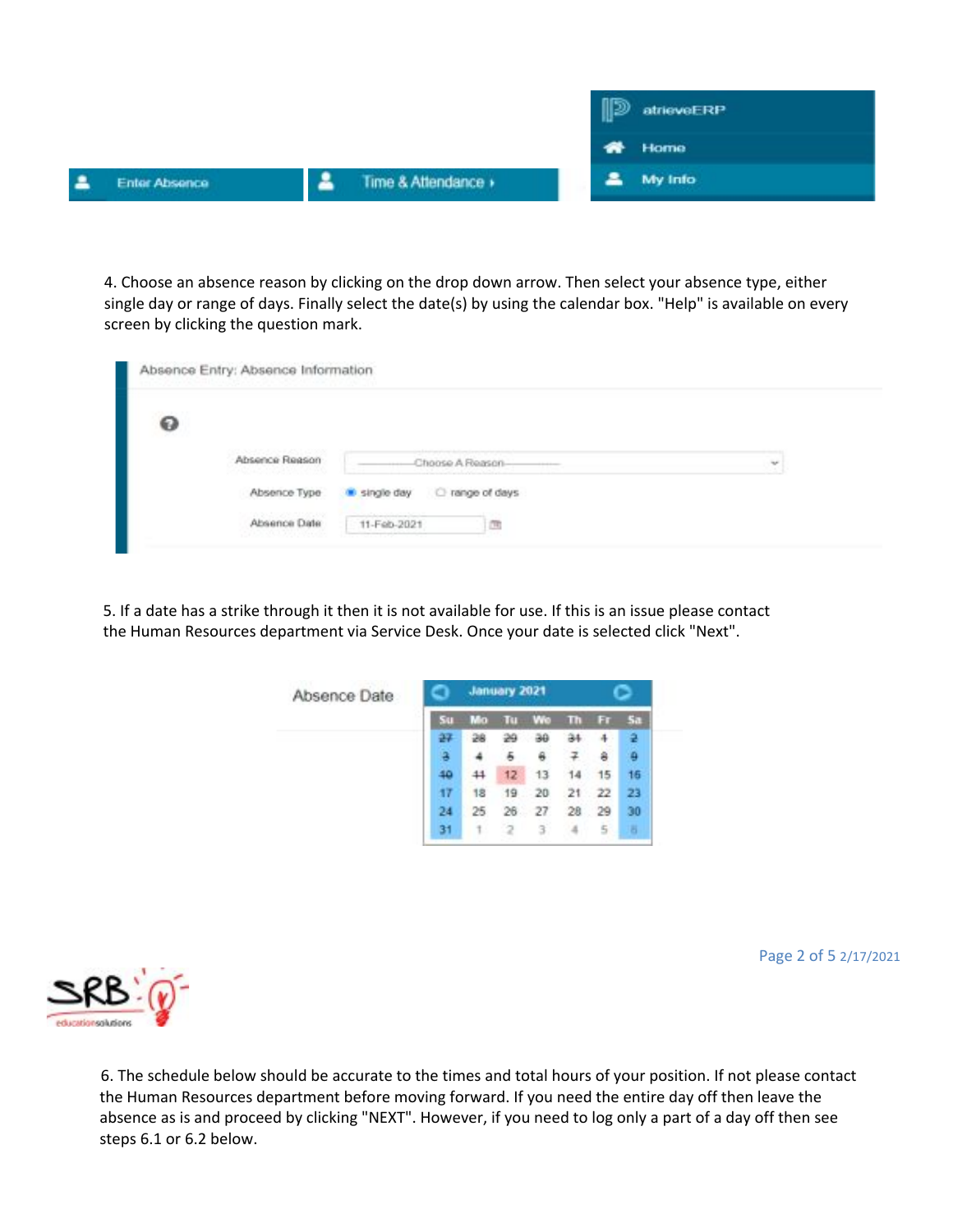| Industr |             |      | Posteon     | Location                           |        |       | Location Times<br>AN FM Full Reset | <b>Hours</b> |
|---------|-------------|------|-------------|------------------------------------|--------|-------|------------------------------------|--------------|
| ø       | 11.Feb.2021 | Thu. | Esoc H' Sac | <b>Educational Services Centre</b> | 18, 03 | 18,30 | $0.0.0$ .                          | 7.5000       |

- 6.1. If you need to log an absence for part of the day then you can either:
	- A) Adjust the start and end times (this is appropriate for hourly appointment's) OR
	- B) Use the AM/PM buttons if your schedule is the same as your location bell times.

| Include | Date        |    | Position    | Location                    |       |      | Location Times<br>Start Time End Time AM PM Full Reset | Hours  |
|---------|-------------|----|-------------|-----------------------------|-------|------|--------------------------------------------------------|--------|
|         | 11-Feb-2021 | hu | Easc Hr Sec | Educational Services Centre | (9.3) | 1130 | 0.000                                                  | 2,0000 |

6.2 If you select a date range but you are absent only specific days within that range then UNCHECK the days you do not want to include in your absence. By doing this you can log multiple absences at once instead of submitting two or more separate absences.

Not.

| Include<br>0 | Date        | Day | Position     | Location                                           | Start Time | End Time |  | Location Times | AM PM Full Reset | <b>CONTRACTOR</b><br><b>Hours</b> |
|--------------|-------------|-----|--------------|----------------------------------------------------|------------|----------|--|----------------|------------------|-----------------------------------|
| o            | 16-Fab-2021 | Tue | Exec Hr Sec  | Educational Services Centre                        | 08:00      | 16:30    |  | 0.0.0.9        |                  | 7,5000                            |
| 6            | 17-Fab-2021 | Wed | Expe Hr Sec. | Educational Services Centre                        | 08:00      | 16:30    |  | 0.0.0.9        |                  | 7,5000                            |
| o            | 18-Feb-2021 | Thu | Exec Hr Sec  | Educational Services Centre                        | 08:00      | 36,30    |  | 0.0.0.9        |                  | 7.5000                            |
|              | 19-Feb-2021 | Fn  | Exec Hr Sec  | Educational Services Centre<br>THE REPORT OF STATE | 08:00      | 35.30    |  | 0000           |                  | 75000                             |
|              | 22-Feb-2021 | Mon | Exec Hr Sec  | Educational Services Centre                        | 00:00      | 10:30    |  | 000            |                  | 7.5000<br>1,000                   |



Page 3 of 5 2/17/2021

7. The following screen is used to determine whether or not you need someone to replace you, if the replacement will work the same schedule as you and if you would like to request someone to replace you.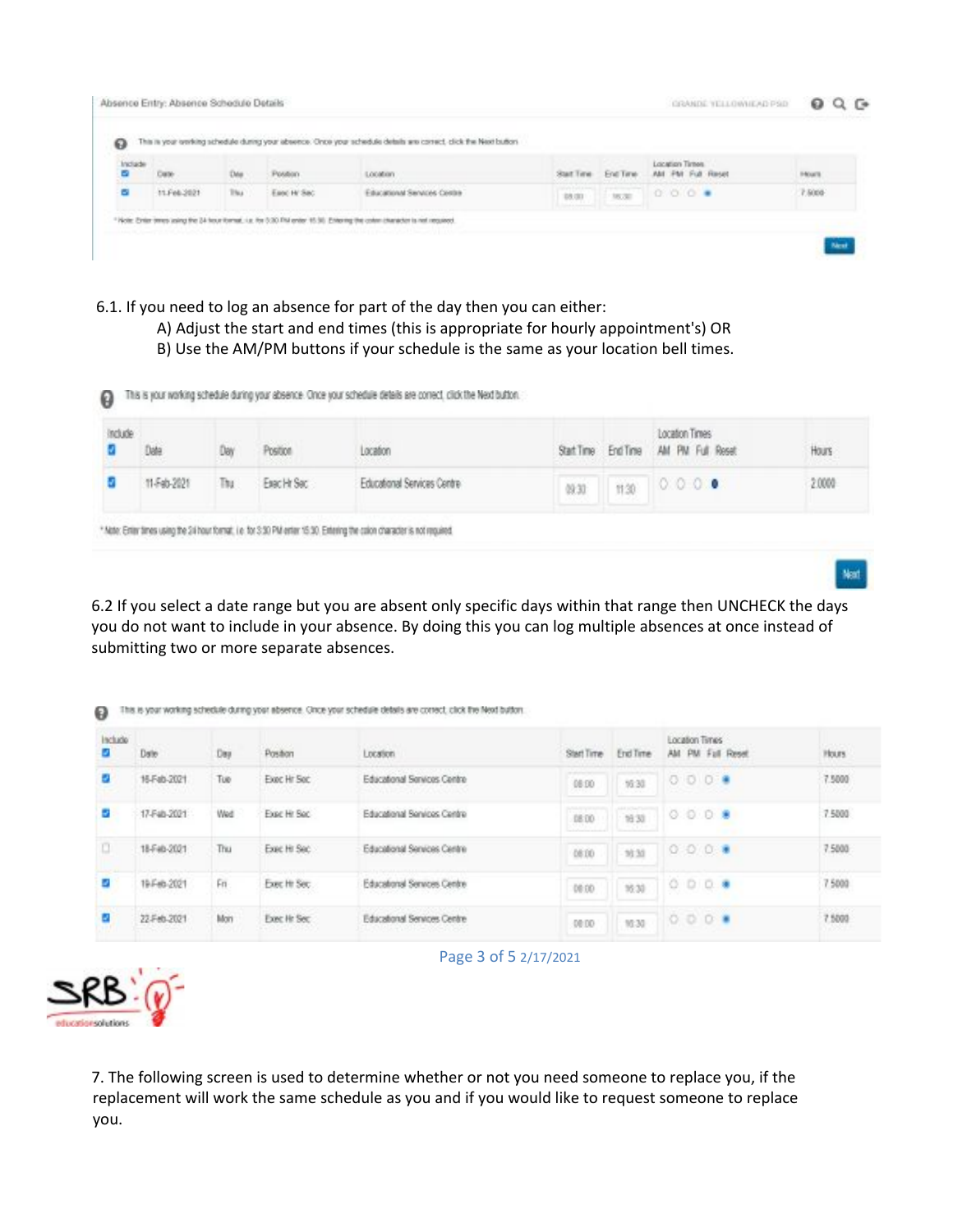

8. If you selected "requesting an employee to replace you", you can then select an employee. The system will check for the availability of your requested sub/casual and if available, their name will show in the drop down menu. Click accept to move to next screen.

| C Name Search - Google Chrome |                                                                                            | П | × |
|-------------------------------|--------------------------------------------------------------------------------------------|---|---|
|                               | arbwebapp.gypsd.ca/live/unvirt/Broken/env-adsStemplate-prm.g                               |   | Q |
|                               | Search<br>Stop 2: Select the omployee you were sourching for front the doopdawn box below. |   |   |

9. On this page, you will then have the option to leave a message that can be given to the replacement. Depending on the site you are working at, either you or your school secretary will contact the replacement by email or phone.



Page 4 of 5 2/17/2021

10. Depending if you need a replacement or not you may see this screen below, which is a summary of your absence. If you have noticed an error at this point, you can click your internet back arrow (as seen in figure 1.1) until you get to the point you would like to fix. When the entry is correct, you can click "Submit Absence".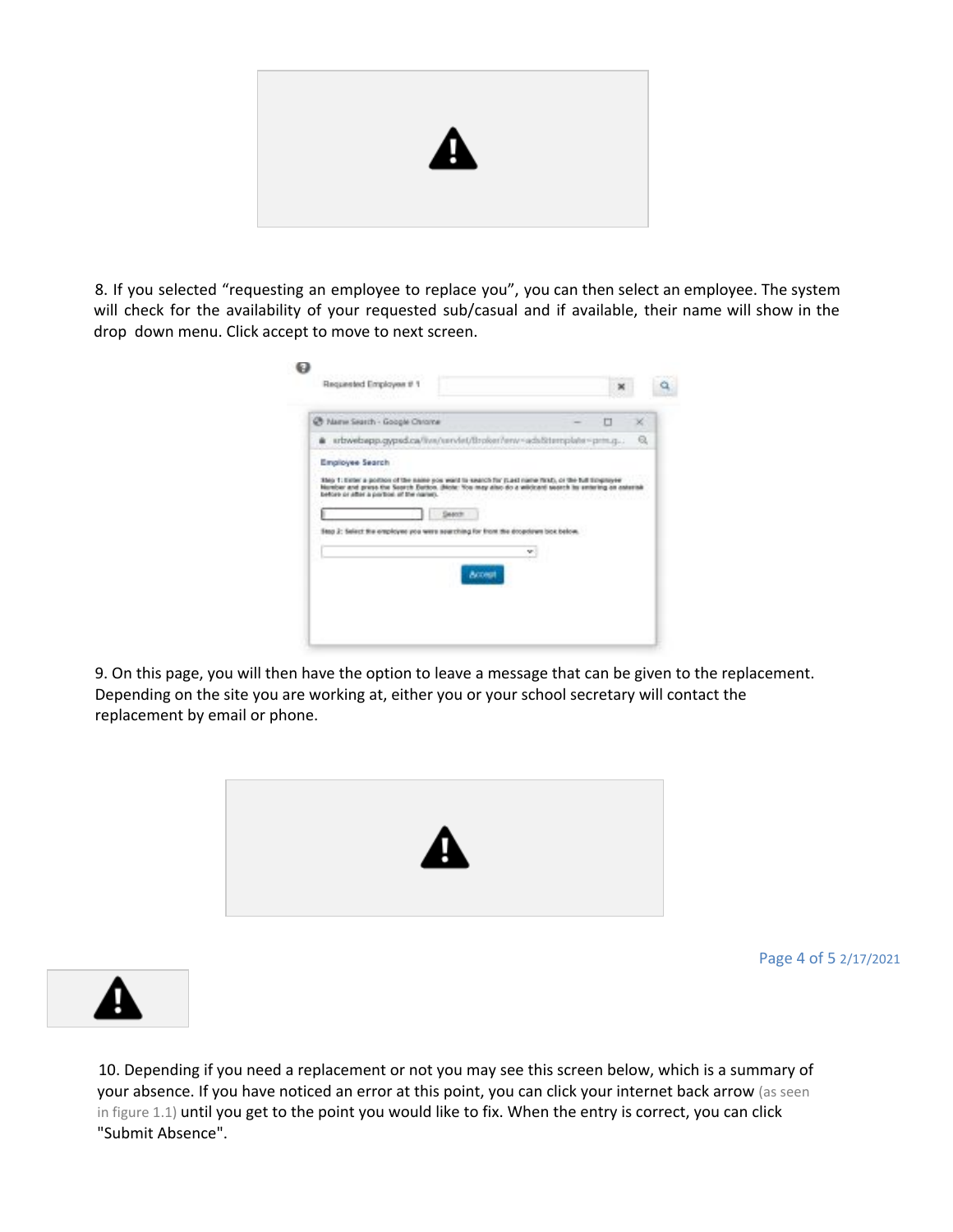

Ms. Z. Smith

Submit

11. Once you have submitted your absence, you will receive a confirmation receipt and your absence will automatically route to your supervisor (who will approve/deny) and to the school secretary (for replacement details).

**(Figure 1.1)**

*TIP: To move back to a previous screen use the internet "BACK ARROW":*